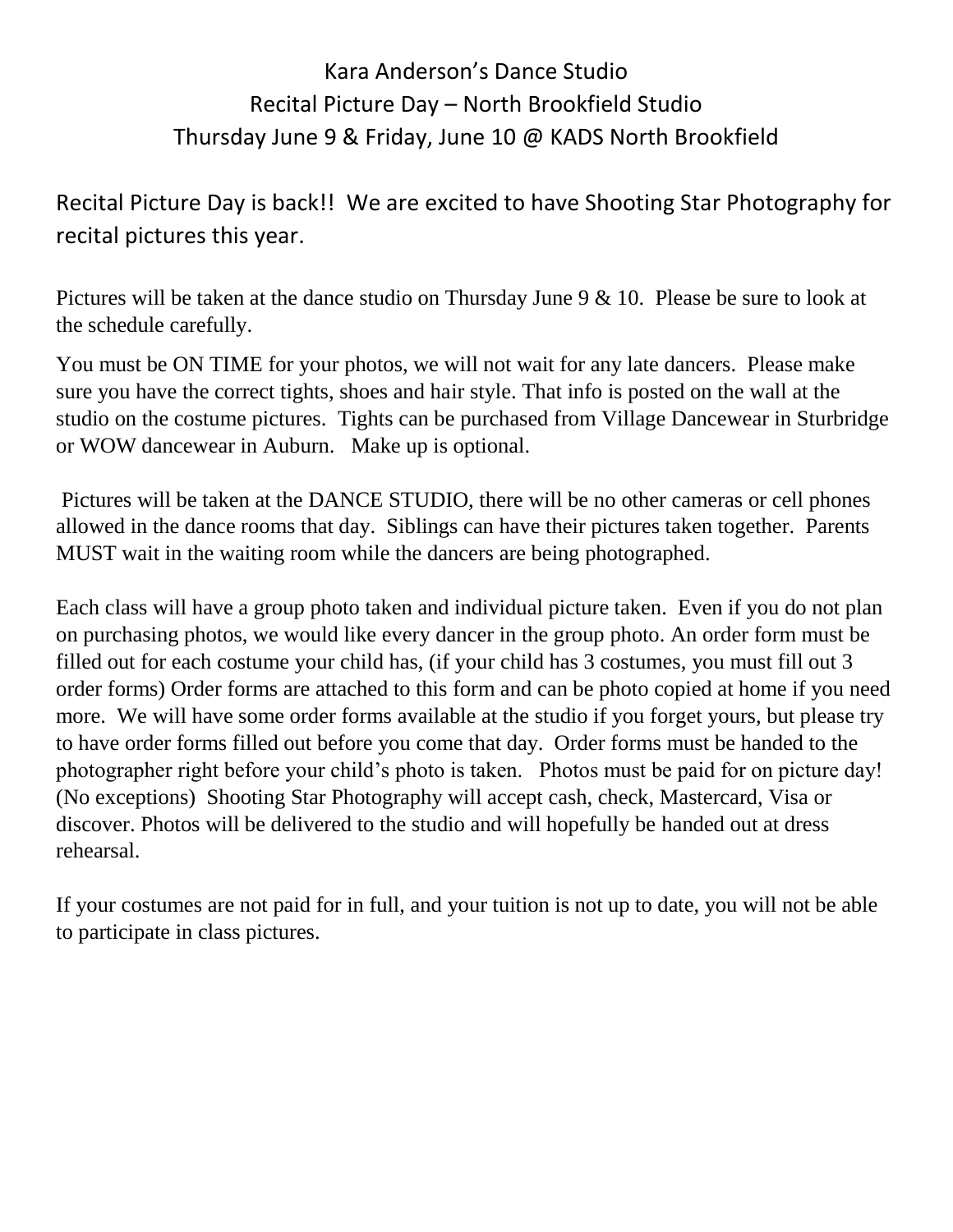## Kara Anderson's Dance Studio Recital Picture Day – North Brookfield Thursday, June 9 @ KADS NORTH BROOKFIELD

| <b>Photo Time</b> | <b>CLASS</b>                                                                |
|-------------------|-----------------------------------------------------------------------------|
| 3:30              | All Team 1 & 2 Solos                                                        |
| 3:50              | Team 1 Jazz                                                                 |
| 4:05              | Team 2 Jazz                                                                 |
| 4:15              | Team 1 Lyrical                                                              |
| 4:30              | Team 2 lyrical                                                              |
| 4:40              | Team 1 contemporary                                                         |
| 4:55              | Team 2 contemporary                                                         |
| 5:00              | Team 1 Hip Hop                                                              |
| 5:10              | Team 1 Tap                                                                  |
| 5:15              | Team 1 small group Hip Hop & Locomotion                                     |
| 5:25              | Team 1 & 2 duos & Trios, small group Hip Hop & Locomotion                   |
| 5:45              | Thursday 6:15 Advanced Ballet                                               |
| 6:00              | Monday 6:45 Advanced Acro                                                   |
| 6:10              | Thursday 4:15 Ballet                                                        |
| 6:20              | Thursday 5:15 Pointe                                                        |
| 6:30              | Comp Team photo - All competition dancers with KADS jacket and Black shorts |
| 6:40              | Surfs Up                                                                    |
| 6:50              | Team 3 Jazz                                                                 |
| 7:00              | Team 4 Jazz                                                                 |
| 7:10              | Team 3 Lyrical                                                              |
| 7:20              | Team 4 Tap                                                                  |
| 7:30              | Team 3 & 4 solos                                                            |
| 7:50              | Team 3 & 4 duos & trios & small groups                                      |
|                   |                                                                             |
|                   |                                                                             |